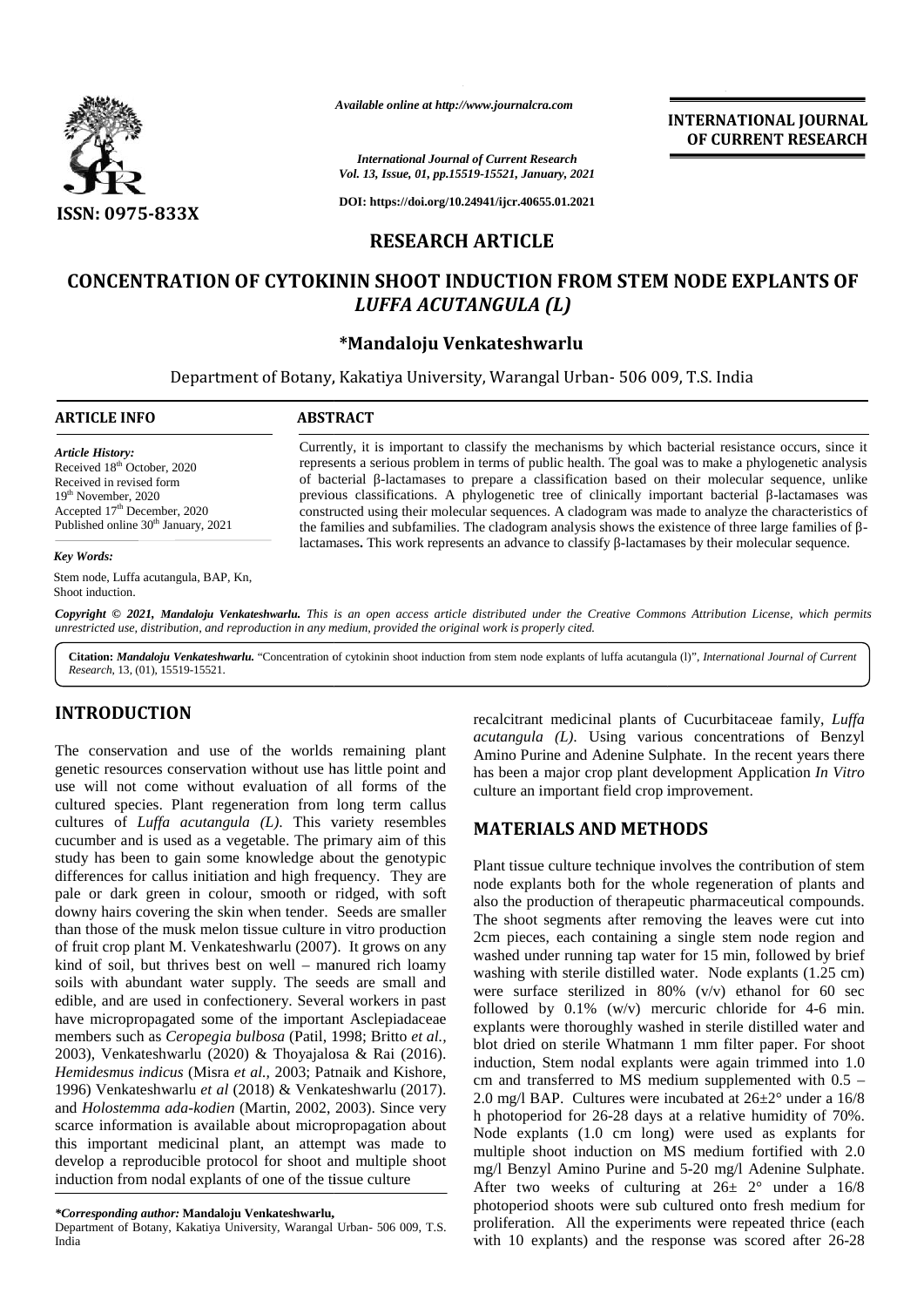days of culture initiation. Multiple shoot induction MS medium supplemented with 1.0 mg/l BAP and 5-20 mg/l Adenine Sulphate were used. The pH of all media was adjusted to 5.75 before adding 0.8% agar and autoclaved at 151b and 121°C for18 min. All the media were kept at  $26\pm2\degree$ C for 3 days before use. The growth inhibition is recurrently amalgamated with cyto differentiation leads the involvement of certain enzymes for the production of secondary metabolites in case of cell and plant cultures.

## **RESULTS AND DISCUSSION**

The MS media composition along with the influence of light, temperature these two aspects are inversely related both in the case of cell and plant cultures. The results scored on the above mentioned aspects (shoot and multiple shoot induction) are summarized in the following order. In order to assess the effect of different concentrations of Benzyl Amino Purine (0.5-2.0 mg/l) on shoot induction from *Luffa acutangula (L)* stem nodal explants were surface sterilized and inoculated onto MS media supplemented with various concentrations of Benzyl Amino Purine. Shoot induction was monitored after 15-20 days of inoculation by counting the number of shoots induced from each explants. Shoot induction was observed in all the concentrations of Benzyl Amino Purine tested with variation in per cent response of shoot induction. The number of shoots produced from stem nodal explants on medium with 1.0 mg/l BAP was 3.8 with an average height of 2.5 cm. We found an increase in the per cent response of shoot induction and number of shoots with an increase in the concentration of Benzyl Amino Purine from 0.1 mg/l to 1.2. The percentage of explants exhibiting shoot induction was found to be between 40-80 is most of the concentrations of Benzyl Amino Purine tested except MS medium supplemented with 2.0 mg/l Benzyl Amino Purine. After 26-28 days of culture, nodal explants derived shoot cultures were sub cultured to MS medium fortified with same concentration of hormone for shoot elongation.

Significant elongation has been achieved in medium with 1.0 and 2.0 mg/l Benzyl Amino Purine. There was no significant variation in shoot length between the different concentrations of Benzyl Amino Purine except in the case of medium with 2.0 mg/l producing average shoot length of 2.74 cm. The shoots sub cultured to fresh medium with same concentration of Benzyl Amino Purine proliferated additional 3-4 shoots after 26 days of culture. (Table-I, Plate-I). The nodal explants cultured on medium with Benzyl Amino Purine developed pale yellow intermediate callus at the basal portions due to the accumulation of auxins at the basal cut ends. The effect of Benzyl Amino Purine in inducing shoot induction was already reported in some of the important medicinal plants of Asclepiadaceae family members such as *Bulbosa* Komalavalli and Rao (2000) and in *Holostemma ada-kodien* (Martin, 2002). The promotive effect of Benzyl Amino Purine on shoot induction and multiplication was well understood in various plants like *Phytolocca decanta* (Demeke and Huges, 1990), *Saussuriea lappa*, *Clerodendran colebrookianum* (Mao *et al.,* 1995), *Trichopus zeylanicus* (Krishnan *et al.,* 1995) and in *Woodfordia fruticosa* (Krishnan and Seeni, 1994). To analyze the shoot induction ability of stem node explants from *in vitro* multiplied plants, stem nodal explants were used as an ideal source of explants for reculturing. Additional 2-3 shoots per node explants on MS medium fortified with 2.0 mg/l indicate the effectiveness of explants on multiple shoot induction

without surface sterilization. A similar effect of the hormone in enhancing shoot induction has been reported in one of the Asclepiadaceae family members, *Ceropegia candelabrum* (Beena *et al.,* 2003). As expected, contamination rate has been drastically reduced in recultured stem node explants Venkateshwarlu M *et al* (2019). Harmful changes in water caused by too much fertilizers or nutrients getting into aquatic ecosystem P M Kahate (2019). The specific effects vary depending on what pollutants enter the environment. Sometimes water pollution causes on explosion of new plant growth by providing necessary nutrients and food.

**Table 1. Shoot induction from nodal explants of** *Luffa acutangula (L)*

| S.No.          | BAP+KN+L-Glutamic<br>acid-(GL) concentration | Growth Response |
|----------------|----------------------------------------------|-----------------|
|                | (mg/l)                                       |                 |
|                | $BAP+Kn 1.0 mg/l$                            | Callus          |
| $\mathfrak{D}$ | $BAP+Kn$ 2.0 mg/l                            | Callus          |
| 3              | $BAP+Kn$ 3.0 mg/l                            | Callus +Shoot   |
| 4              | $BAP+Kn$ 4.0 mg/l                            | Shoots 2-4      |
| 5              | $BAP+GL$ 1.0 mg/l                            | Callus          |
| 6              | $BAP+GL$ 2.0 mg/l                            | Callus          |
|                | BAP+GL 3.0 mg/l                              | Shoots 1-2      |
| 8              | $BAP+GL$ 4.0 mg/l                            | <b>Shoots</b>   |
| 9              | $BAP+GL$ 5.0 mg/l                            | Shoots 2-4      |

Plant tissue culture, Dipika Rathod et al (2019). In the present study, Adenine Sulphate when used in combination with Benzyl Amino Purine induced multiple shoots. Among the combinations tested, Benzyl Amino Purine NAA 2.0-5.0 mg/l with 5.0 mg/l Adenine Sulphate produced maximum number of shoots with intermittent callus at the basal cut end. Of the various concentrations of Adenine Sulphate tested, 15 mg resulted in maximum number of shoots followed by 20mg/l (9.8), 10mg/l (6.5) and 5mg/l (6.8).





**Plate1. Shoot induction from stem node explants** *Luffa acutangula* **(L)**

Average number of shoots generated per explant on medium with 2.0 mg/l Benzyl Amino Purine and 15 mg/l Adenine Sulphate is an improvement of almost 3 fold in the multiplication rate as compared with shoots induced on MS